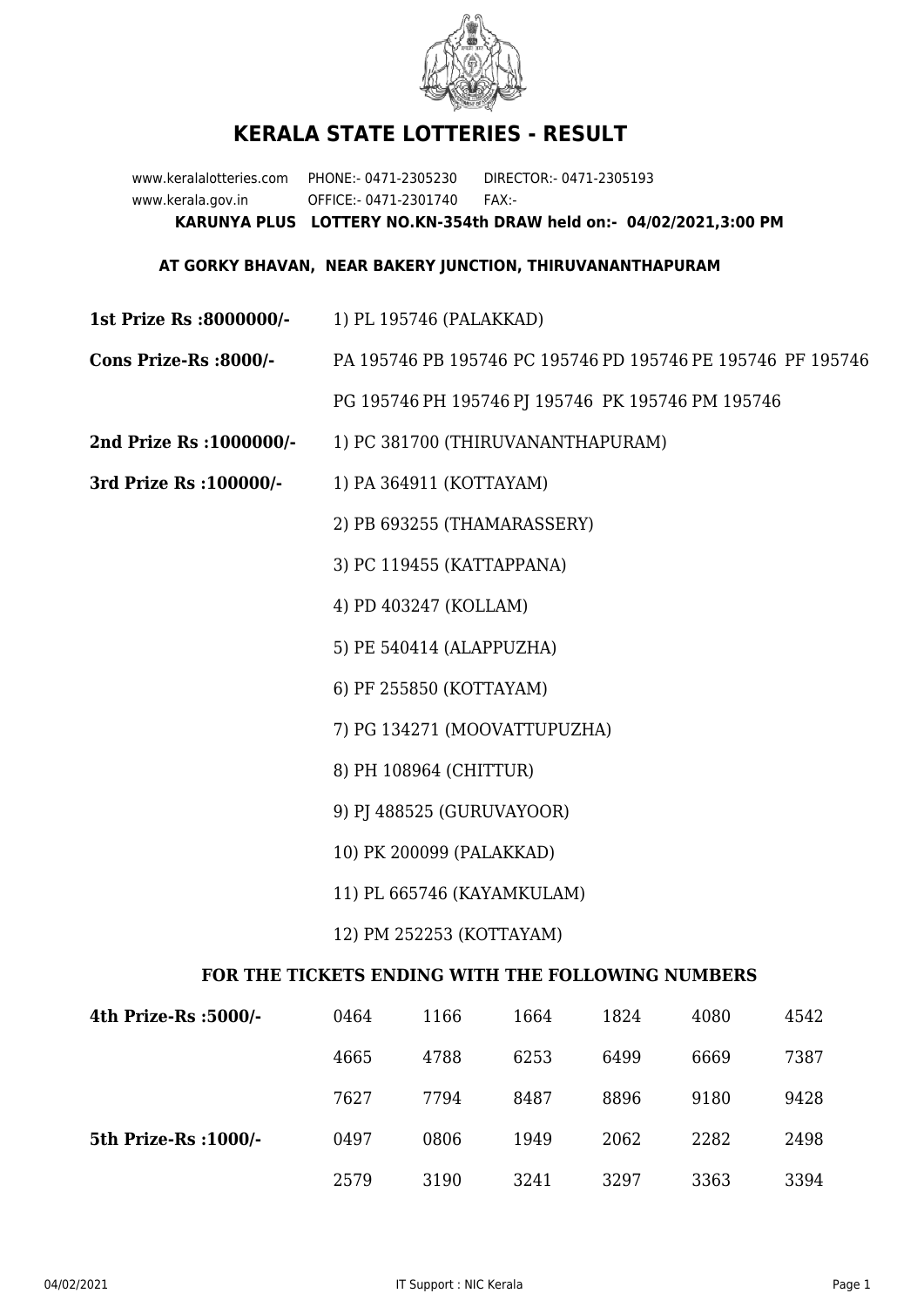|                      | 3941 | 4937 | 5321 | 5561 | 5694 | 5871 |
|----------------------|------|------|------|------|------|------|
|                      | 6475 | 6812 | 7220 | 7272 | 7312 | 7359 |
|                      | 7455 | 7771 | 7811 | 7946 | 8079 | 8168 |
|                      | 9086 | 9450 |      |      |      |      |
| 6th Prize-Rs :500/-  | 0317 | 0450 | 0485 | 0820 | 0922 | 1008 |
|                      | 1180 | 2013 | 2050 | 2155 | 2185 | 2210 |
|                      | 2219 | 2239 | 2244 | 2265 | 2270 | 2437 |
|                      | 2658 | 2799 | 2874 | 2963 | 3295 | 3372 |
|                      | 3408 | 3453 | 3490 | 3557 | 3710 | 3755 |
|                      | 3769 | 3855 | 3858 | 4017 | 4191 | 4538 |
|                      | 4568 | 4734 | 4850 | 5032 | 5205 | 5372 |
|                      | 5581 | 5751 | 5835 | 5857 | 5877 | 5976 |
|                      | 6115 | 6200 | 6523 | 6659 | 6898 | 6912 |
|                      | 6966 | 7026 | 7184 | 7367 | 7370 | 7377 |
|                      | 7460 | 7543 | 7589 | 7678 | 7724 | 7776 |
|                      | 8461 | 8568 | 8831 | 8840 | 9259 | 9326 |
|                      | 9449 | 9563 | 9818 | 9959 |      |      |
| 7th Prize-Rs : 100/- | 0052 | 0056 | 0143 | 0181 | 0337 | 0493 |
|                      | 0658 | 0661 | 0694 | 0766 | 0860 | 0901 |
|                      | 1059 | 1193 | 1241 | 1508 | 1590 | 1748 |
|                      | 1761 | 1777 | 1902 | 1943 | 2148 | 2209 |
|                      | 2489 | 2615 | 2645 | 2663 | 2933 | 2944 |
|                      | 3056 | 3083 | 3224 | 3347 | 3469 | 3525 |
|                      | 3594 | 3659 | 3660 | 3721 | 3729 | 3776 |
|                      | 3874 | 3918 | 4224 | 4402 | 4509 | 4511 |
|                      | 4605 | 4634 | 4636 | 4703 | 4786 | 4848 |
|                      | 4882 | 4929 | 4954 | 5016 | 5099 | 5138 |
|                      | 5331 | 5349 | 5503 | 5540 | 5704 | 5784 |
|                      | 5940 | 5957 | 5992 | 6057 | 6072 | 6104 |